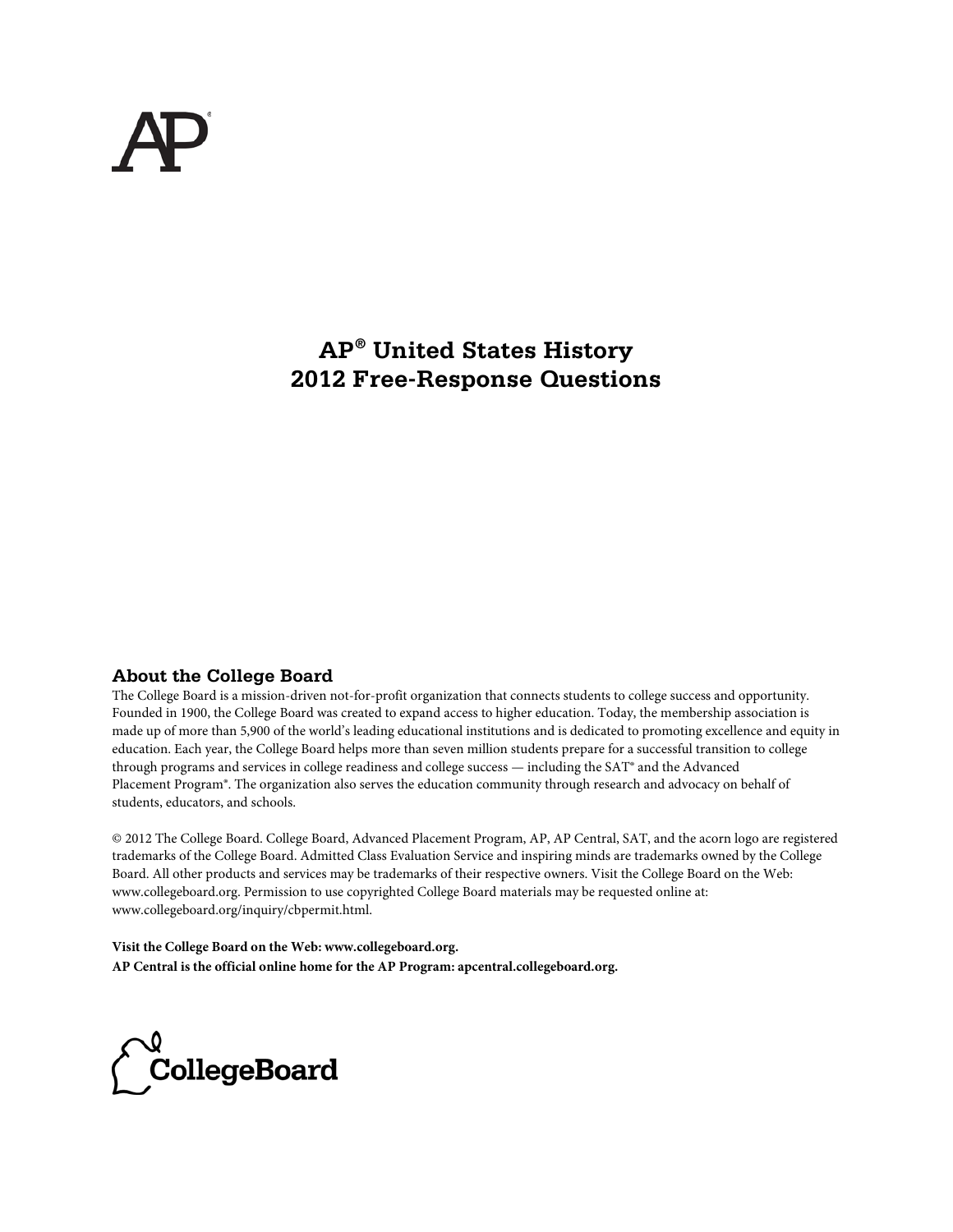## **UNITED STATES HISTORY SECTION II Part A (Suggested writing time—45 minutes) Percent of Section II score—45**

**Directions:** The following question requires you to construct a coherent essay that integrates your interpretation of Documents A-J and your knowledge of the period referred to in the question. High scores will be earned only by essays that both cite key pieces of evidence from the documents and draw on outside knowledge of the period.

 1. In the post–Civil War United States, corporations grew significantly in number, size, and influence. Analyze the impact of big business on the economy and politics and the responses of Americans to these changes. Confine your answer to the period 1870 to 1900.



#### **Document A**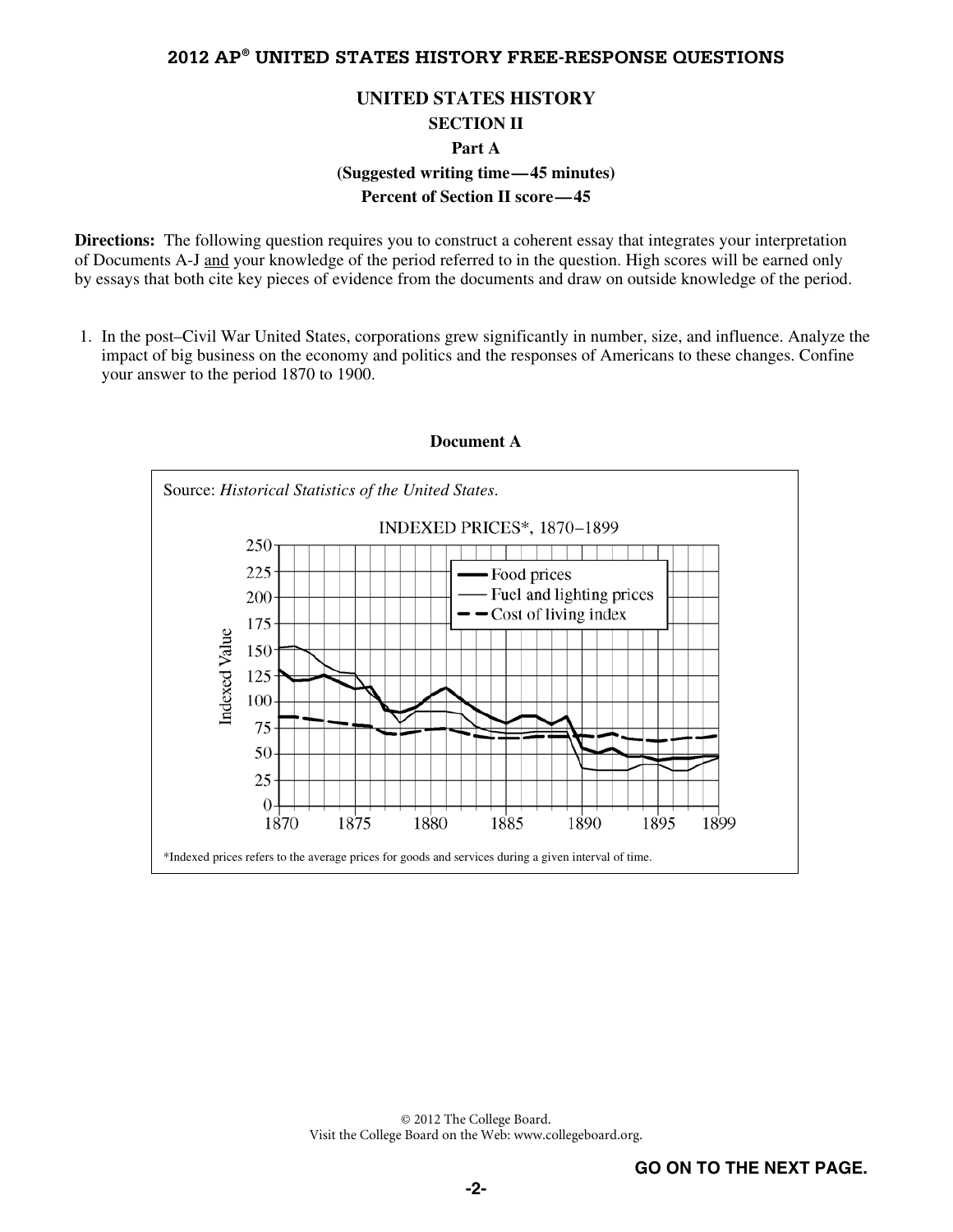#### **Document B**

Source: George E. McNeill, labor leader, *The Labor Movement: The Problem of Today*, 1887.

The railroad president is a railroad king, whose whim is law. He collects tithes by reducing wages as remorselessly as the Shah of Persia or the Sultan of Turkey, and, like them, is not amenable to any human power. He can discharge (banish) any employee without cause. . . . He can withhold their lawful wages. He can delay trial on a suit at law, and postpone judgment indefinitely. He can control legislative bodies, dictate legislation, subsidize the press, and corrupt the moral sense of the community. He can fix the price of freights, and thus command the food and fuel-supplies of the nation. In his right hand he holds the government; in his left hand, the people.

#### **Document C**

Source: David A. Wells, engineer and economist, *Recent Economic Changes and Their Effect on the Production and Distribution of Wealth and the Well-Being of Society, 1889.* 

[T]he modern manufacturing system has been brought into a condition analogous to that of a military organization, in which the individual no longer works as independently as formerly, but as a private in the ranks, obeying orders, keeping step, as it were, to the tap of the drum, and having nothing to say as to the plan of his work, of its final completion, or of its ultimate use and distribution. In short, the people who work in the modern factory are, as a rule, taught to do one thing—to perform one and generally a simple operation; and when there is no more of that kind of work to do, they are in a measure helpless. The result has been that the individualism or independence of the producer in manufacturing has been in a great degree destroyed, and with it has also in a great degree been destroyed the pride which the workman formerly took in his work—that fertility of resource which formerly was a special characteristic of American workmen, and that element of skill that comes from long and varied practice and reflection and responsibility.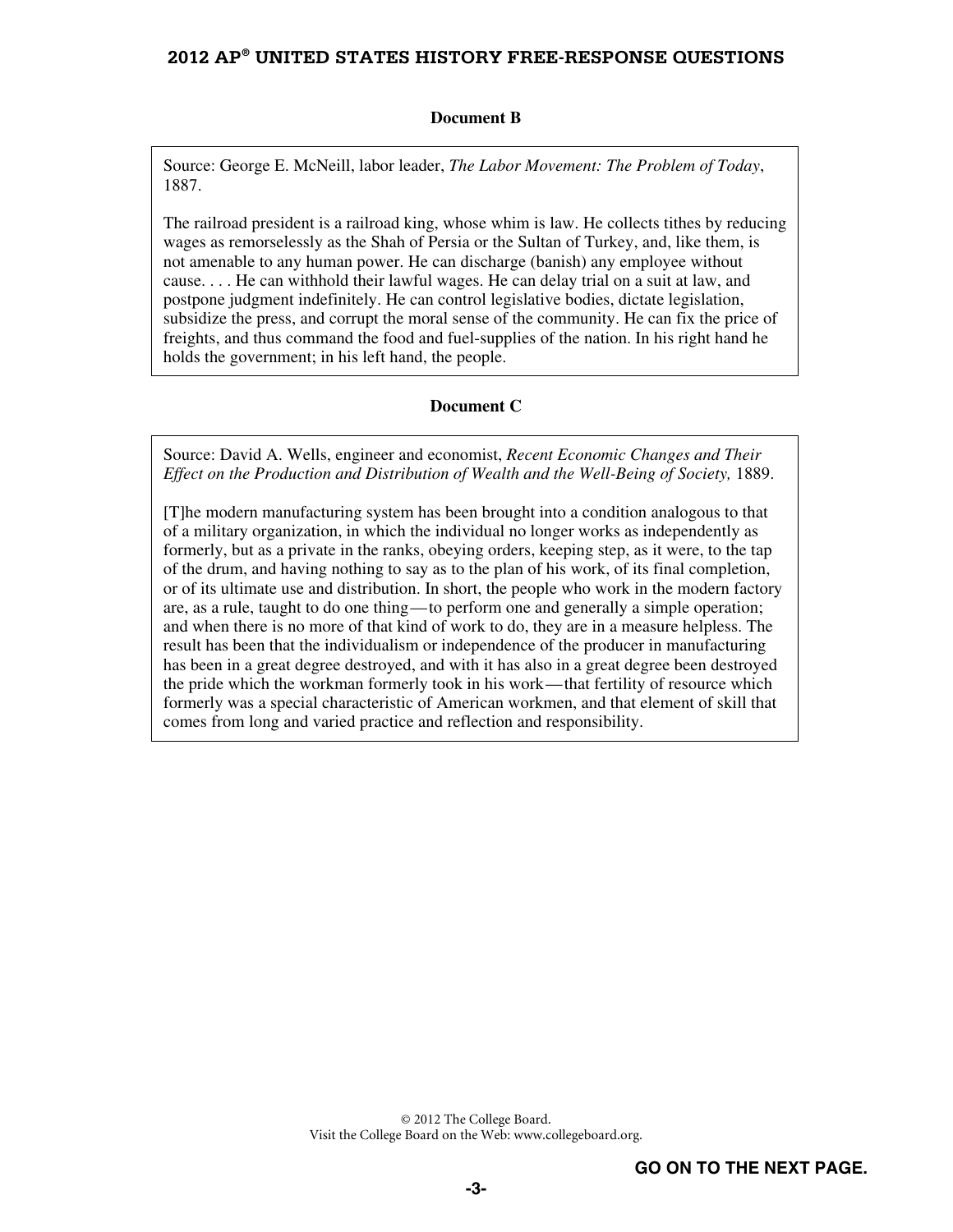

#### **Document D**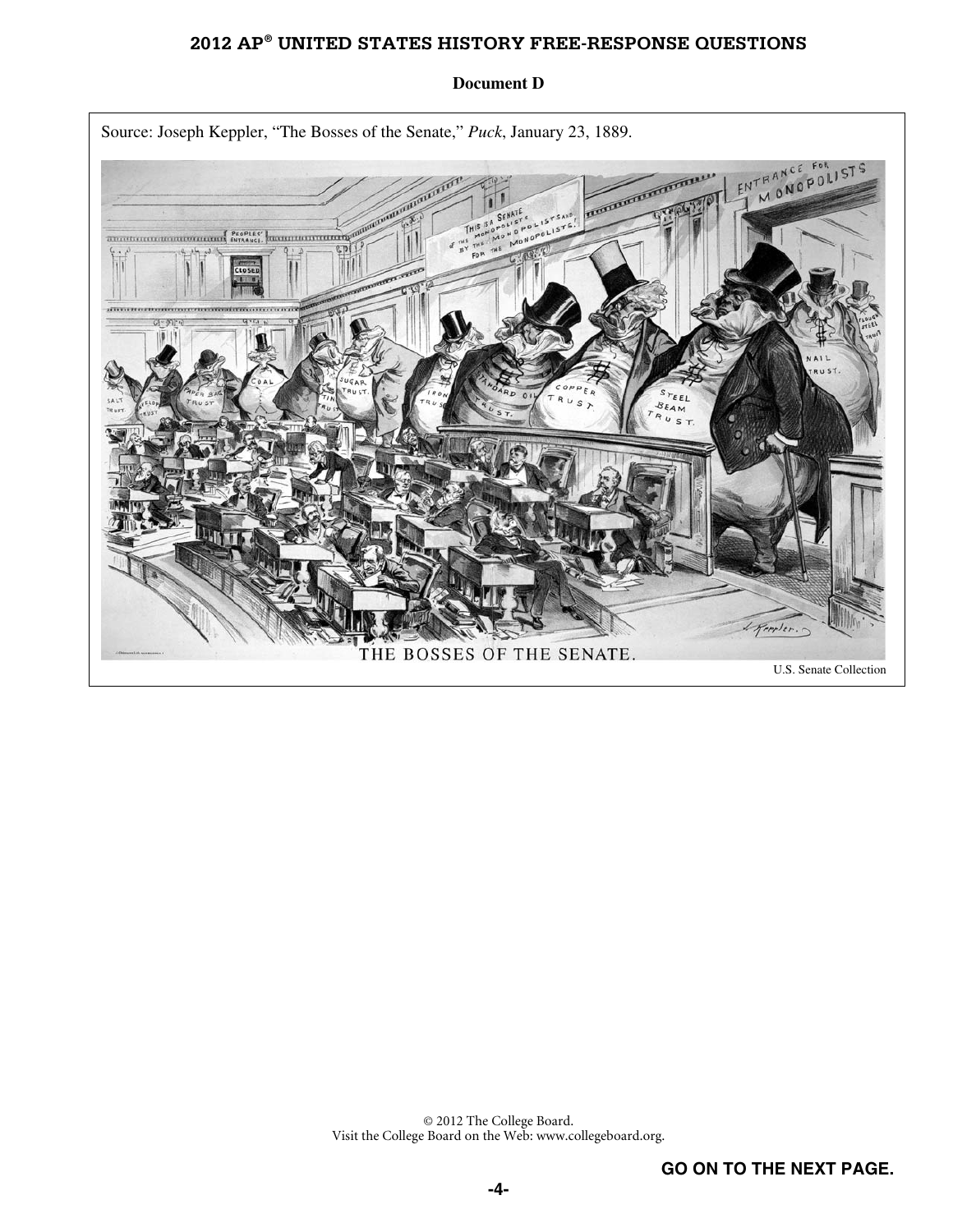#### **Document E**

Source: Andrew Carnegie, "Wealth," *North American Review*, June 1889.

This, then, is held to be the duty of the man of Wealth: First, to set an example of modest, unostentatious living, shunning display or extravagance; to provide moderately for the legitimate wants of those dependent upon him; and after doing so to consider all surplus revenues which come to him simply as trust funds, which he is called upon to administer, and strictly bound as a matter of duty to administer in the manner which, in his judgment, is best calculated to produce the most beneficial results for the community—the man of wealth thus becoming the mere agent and trustee for his poorer brethren, bringing to their service his superior wisdom, experience, and ability to administer, doing for them better than they would or could do for themselves.

#### **Document F**

Source: "People's Party Platform," *Omaha Morning World-Herald*, July 5, 1892.

[W]e seek to restore the government of the Republic to the hands of "the plain people," with which class it originated. . . .

Our country finds itself confronted by conditions for which there is no precedent in the history of the world; ... We pledge ourselves that if given power we will labor to correct these evils by wise and reasonable legislation, in accordance with the terms of our platform. We believe that the power of government—in other words, of the people should be expanded (as in the case of the postal service) as rapidly and as far as the good sense of an intelligent people and the teaching of experience shall justify, to the end that oppression, injustice, and poverty shall eventually cease in the land.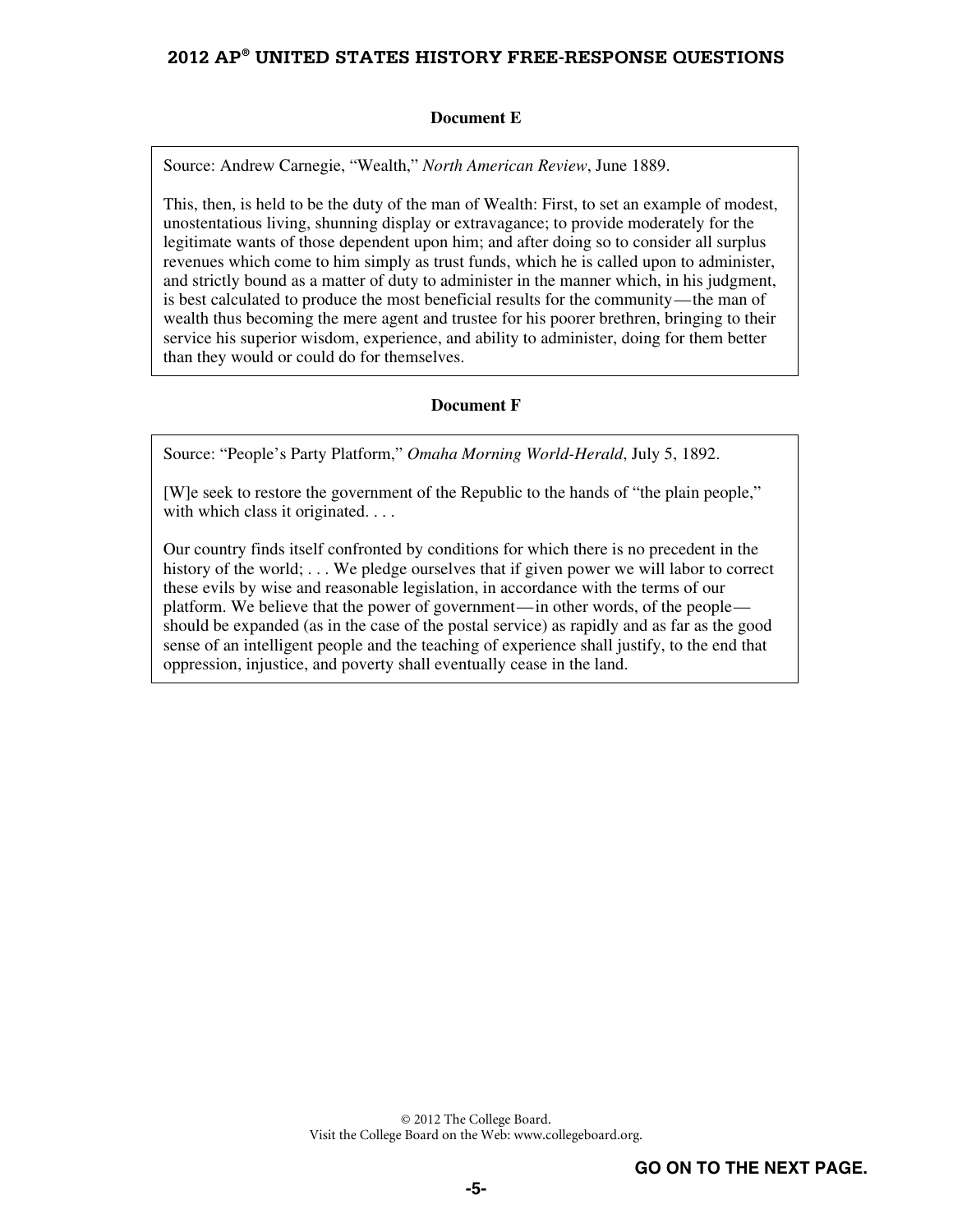#### **Document G**

Source: Samuel Gompers, *What Does Labor Want?,* an address before the International Labor Congress in Chicago, August 28, 1893.

The organized working men and women, the producers of the wealth of the world, declare that men, women and children, with human brains and hearts, should have a better consideration than inanimate and dormant things, usually known under the euphonious title of "Property.". . .

We demand a reduction of the hours of labor, which would give a due share of work and wages to the reserve army of labor and eliminate many of the worst abuses of the industrial system now filling our poor houses and jails. . . .

Labor . . . insists upon the exercise of the right to organize for self and mutual protection. . . . That the lives and limbs of the wage-workers shall be regarded as sacred as those of all others of our fellow human beings; that an injury or destruction of either by reason of negligence or maliciousness of another, shall not leave him without redress simply because he is a wage-worker. . . .

And by no means the least demand of the Trade Unions is for adequate wages.

#### **Document H**

Source: George Rice, "How I Was Ruined by Rockefeller," *New York World*, October 16, 1898.

"I am but one of many victims of Rockefeller's colossal combination," said Mr. [George] Rice, "and my story is not essentially different from the rest. . . . I established what was known as the Ohio Oil Works. . . . I found to my surprise at first, though I afterward understood it perfectly, that the Standard Oil Company was offering the same quality of oil at much lower prices than I could do—from one to three cents a gallon less than I could possibly sell it for."

"I sought for the reason and found that the railroads were in league with the Standard Oil concern at every point, giving it discriminating rates and privileges of all kinds as against myself and all outside competitors."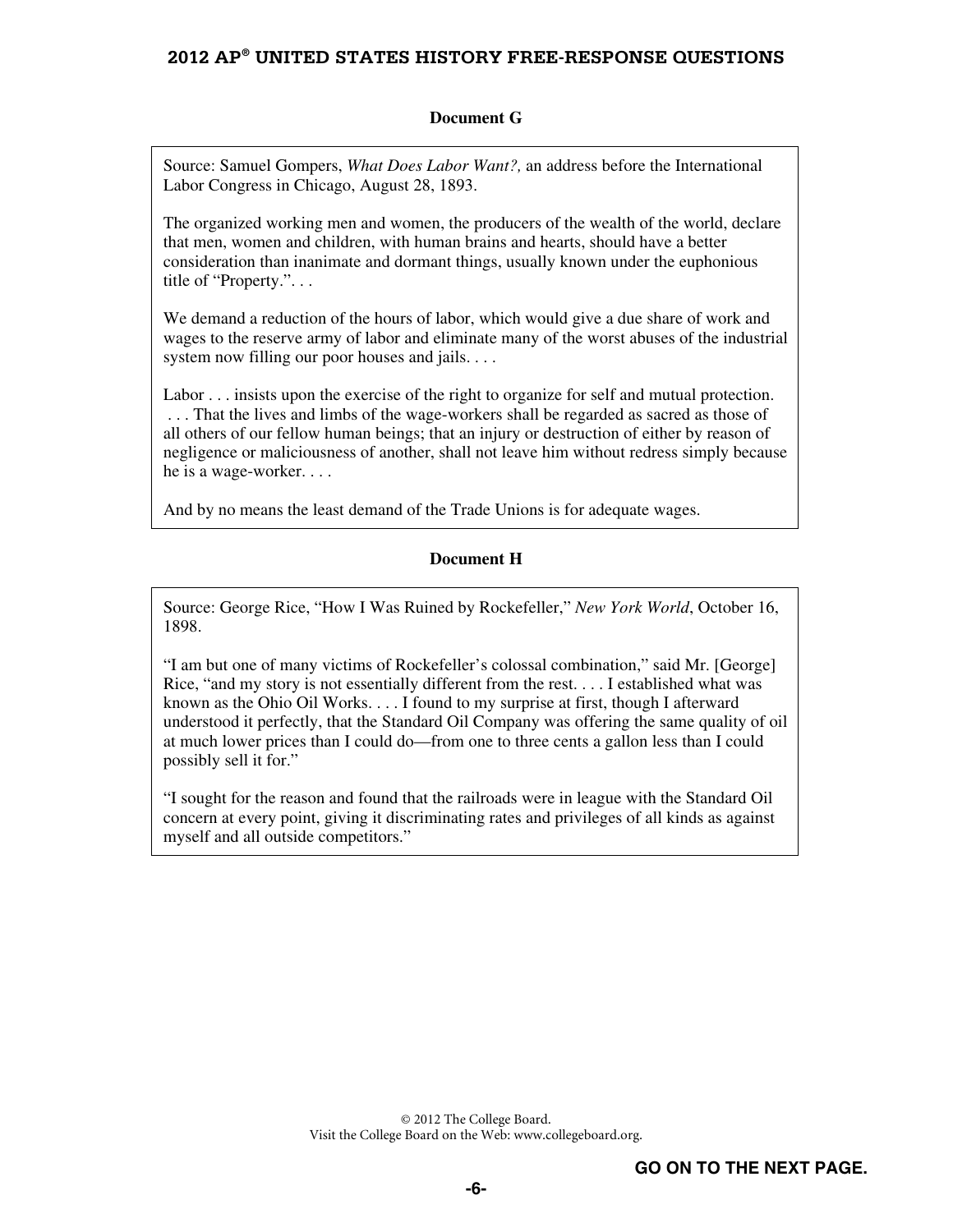#### **Document I**

Source: Theodore Dreiser, *Sister Carrie*, a novel, 1900.

[Department stores] were along the line of the most effective retail organization, with hundreds of stores coordinated into one and laid out upon the most imposing and economic basis. They were handsome, bustling, successful affairs, with a host of clerks and a swarm of patrons. Carrie passed along the busy aisles, much affected by the remarkable displays of trinkets, dress goods, stationery, and jewelry. Each separate counter was a showplace of dazzling interest and attraction. She could not help feeling the claim of each trinket and valuable upon her personally.

#### **Document J**

Source: Female typists, circa 1902.



Courtesy of Library of Congress # LC-D4-42930

#### **END OF DOCUMENTS FOR QUESTION 1**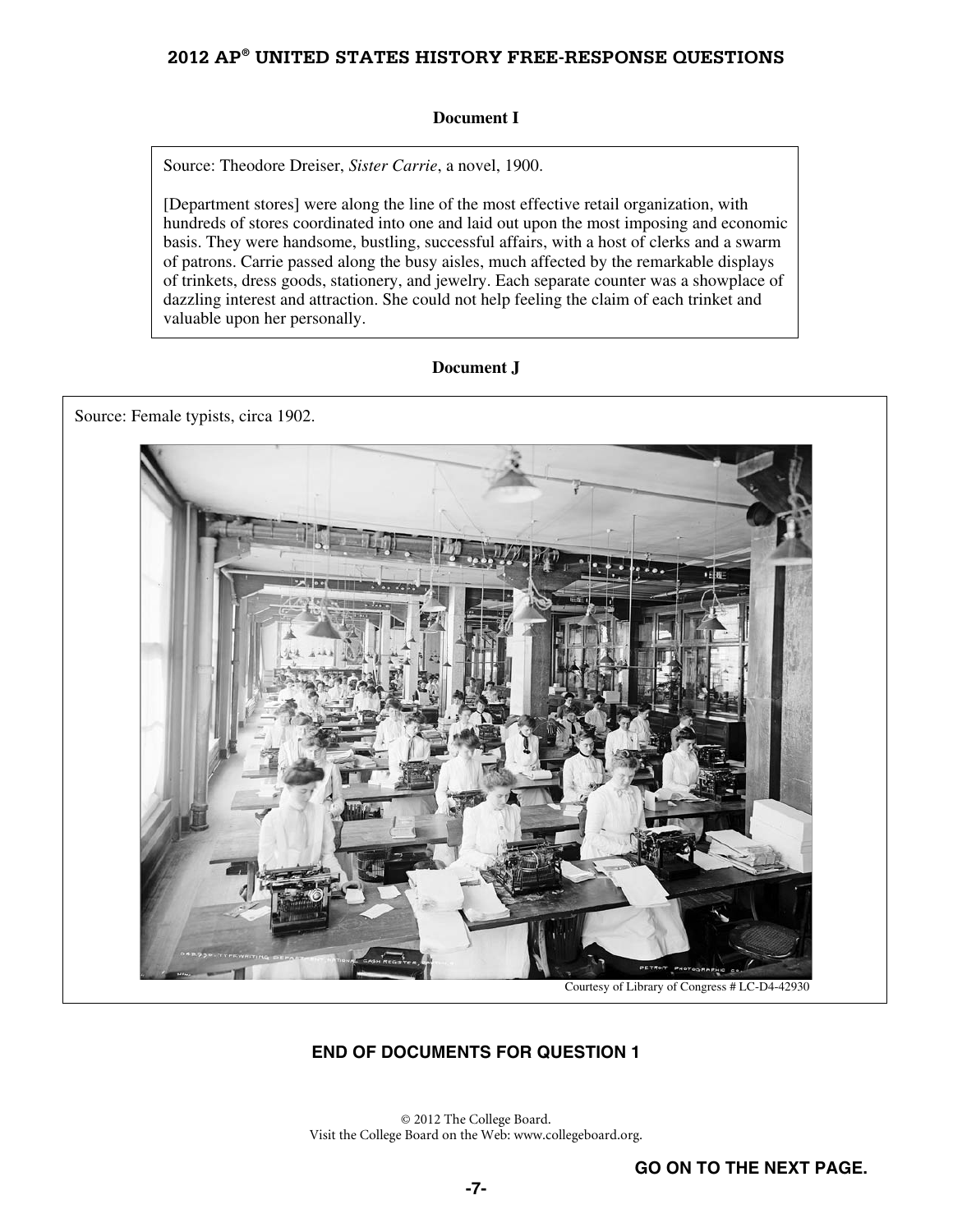## **UNITED STATES HISTORY SECTION II Part B and Part C (Suggested total planning and writing time—70 minutes) Percent of Section II score—55**

#### **Part B**

**Directions:** Choose ONE question from this part. You are advised to spend 5 minutes planning and 30 minutes writing your answer. Cite relevant historical evidence in support of your generalizations and present your arguments clearly and logically.

- 2. Analyze the effect of the French and Indian War and its aftermath on the relationship between Great Britain and the British colonies. Confine your response to the period from 1754 to 1776.
- 3. Analyze how western expansion contributed to growing sectional tensions between the North and the South. Confine your answer to the period from 1800 to 1850.